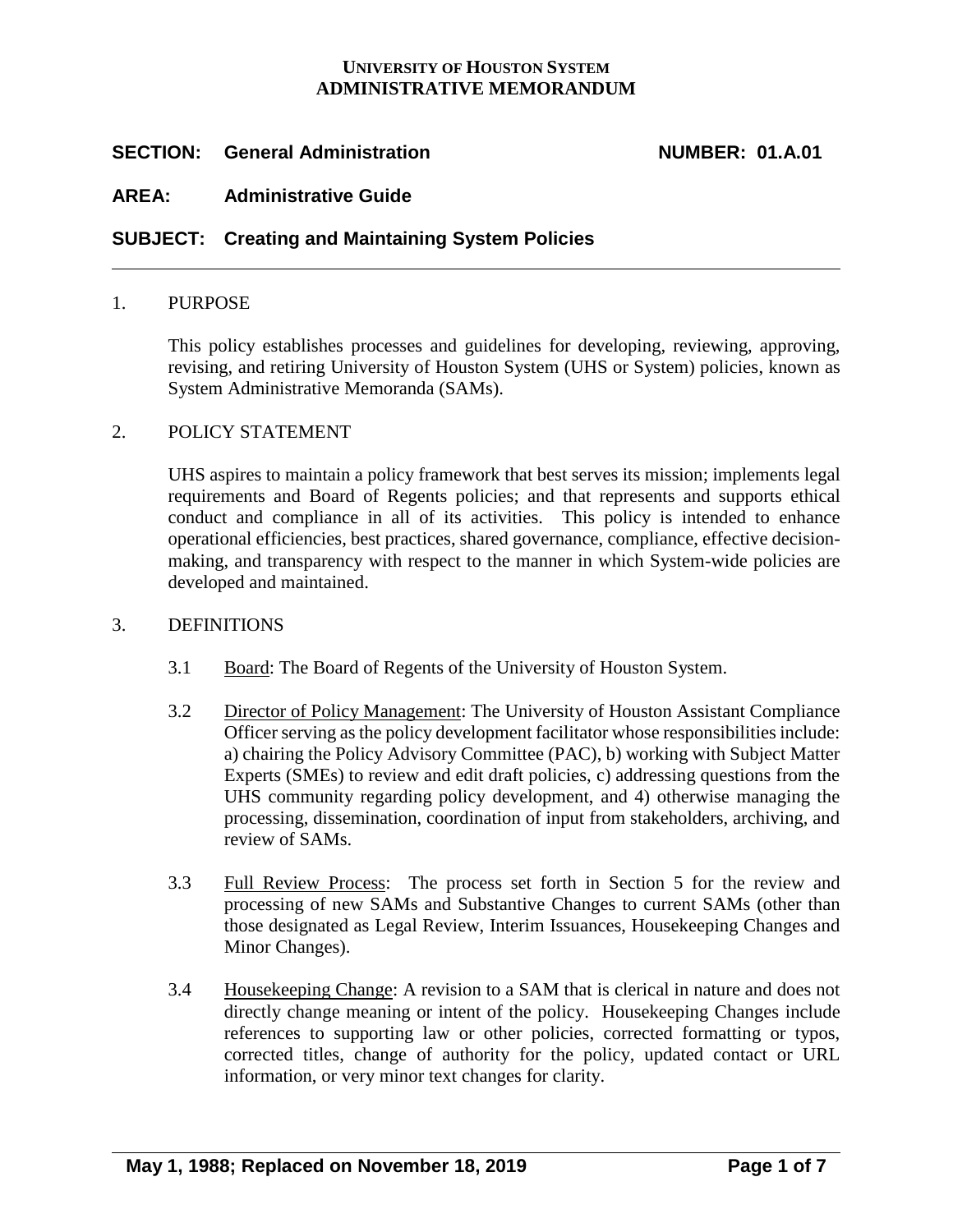- 3.5 Policy Advisory Council (PAC): A standing committee of System representatives involved in the policy development process. The PAC is comprised of the Director of Policy Management (who shall serve as its chair), a representative of the University Faculties Executive Council, a representative of the University System Staff Executive Council, and representatives from each of the following areas, as appointed by the Chancellor: Administration & Finance; Academic Affairs; Student Affairs; the Office of General Counsel; and UHS Compliance. The PAC shall meet monthly from August – May, and as otherwise necessary.
- 3.6 Policy Office: An office within the UH Office of Compliance and Ethics, which handles the policy development process for the System.
- 3.7 Responsible Party(ies): The supervisor primarily responsible for the subject matter of the policy. Depending on the subject matter, a SAM may have more than one Responsible Party.
- 3.8 Subject Matter Expert (SME): The individual(s) designated by the Responsible Party(ies) as the curator of the SAM and the first point of contact to answer policy questions. The SME is the employee(s) with working knowledge of the SAM and/or direct (or "hands on") responsibility for the implementation of the policy.
- 3.9 Substantive Change: A revision to a SAM that materially alters its meaning or intent.

# 4. AUTHORITY AND SCOPE

- 4.1 SAMs are intended to be governing principles that implement legal authority, Board policies and/or that establish uniform rules and procedures on matters of overall System concern not addressed in Board policy. This Policy does not apply to policies and procedures that, by their purpose and scope, apply only to a specific university, college or administrative unit within UHS.
- 4.2 The Chancellor delegates to the System-Wide Compliance Officer, the responsibility and authority for the development, processing, communication, archiving, and retirement of SAMs through the establishment of a Policy Office within the UH Office of Compliance and Ethics.
- 4.3 Board policies take precedence over SAMs. To the extent that a SAM conflicts with Board policy, it shall be retired or revised to comply with Board policy. Further, a policy adopted by a UHS university is void to the extent it conflicts with a SAM, and the university policy at issue will be retired or revised to bring it into compliance with the SAM. *See* Board of Regents Policy 01.01.4 – *System Administrative Memoranda.*
- 4.4 In the event of a conflict between a SAM and any law or regulation promulgated by a higher authority (e.g., federal or state law, regulation of an administrative body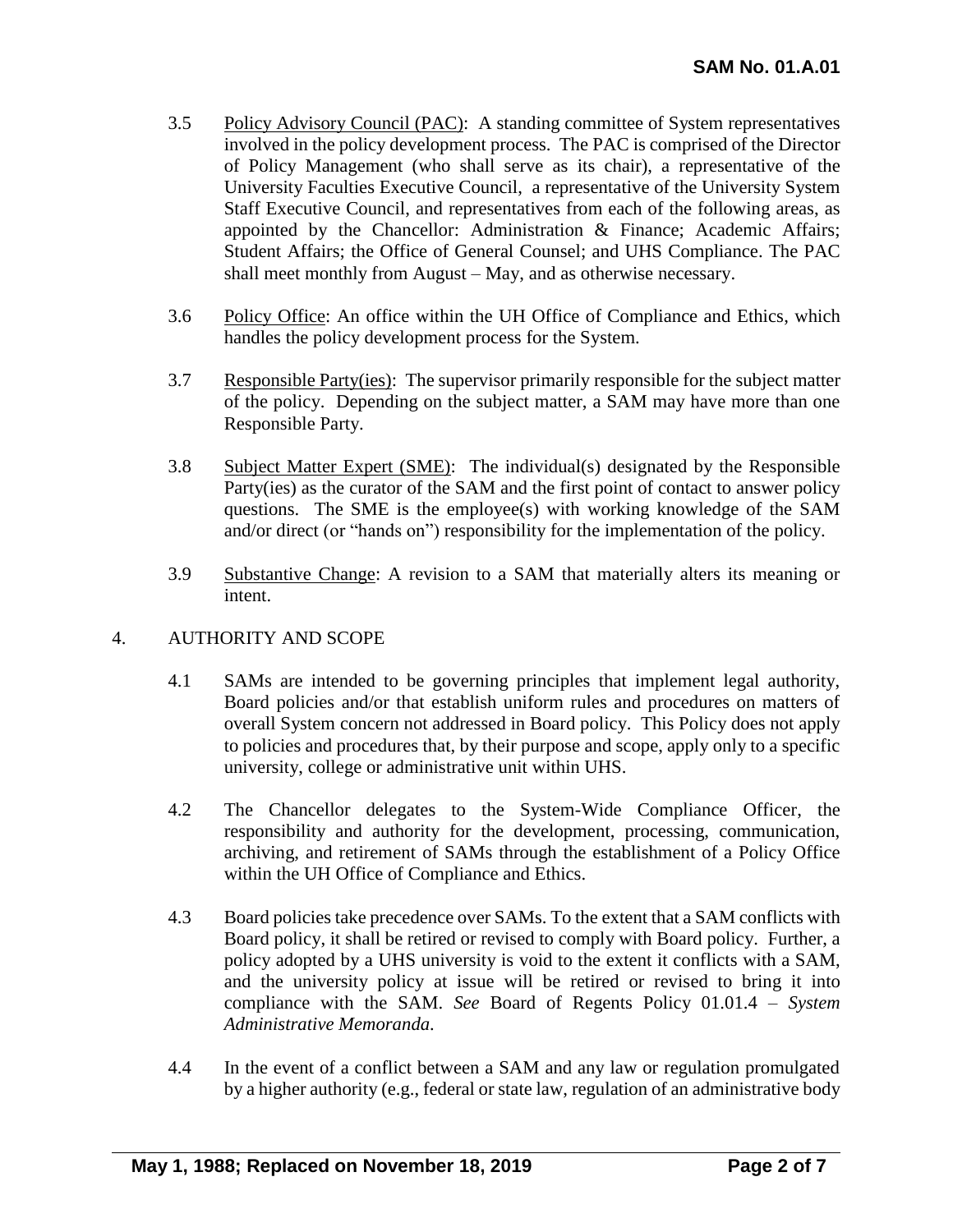with oversight), the higher authority will govern, and the SAM at issue will be retired or revised to bring it into compliance with the law or regulation at issue.

4.5 In construing policies, compliance with Board policy and higher legal authority is presumed to be intended.

# 5. POLICY DEVELOPMENT, REVIEW, APPROVAL, RETIREMENT AND ARCHIVING

## 5.1 New Policies.

- a) Should a Responsible Party determine a need to propose a new SAM, the Responsible Party or their delegate shall consult with the PAC to determine if a SAM is the appropriate policy mechanism, consistent with sub-paragraph b) below.
- b) Policy Characteristics. Policies should be governing principles that have broad application or effect across the System, and:
	- (1) seek to ensure compliance with applicable Board policy, law or regulation,
	- (2) establish fundamental operational, administrative or budgetary principles,
	- (3) support UHS' mission and goals, and/or
	- (4) promote consistency, efficiency, and effectiveness or reduce institutional risk.
- c) If appropriate, the Responsible Party shall assume the responsibility of preparing a draft document and shall designate one or more SMEs. The Responsible Party or SME(s) should consult with at least one representative of each UHS university in the drafting process.
- 5.2 Formatting. The standard template should be used for all SAMs. The policy should be drafted in such a way as to be understandable, concise and easy to navigate.
- 5.3 Revising Policies: Existing SAMs may be revised at the regular review period as specified in the policy, or may be revised upon a determination by the Responsible Party of the need to update the information in the SAM. The Responsible Party or their delegate shall assume the responsibility of preparing draft revisions as a redlined version of the existing SAM.
- 5.4 PAC Review and Assistance. As an integral part of the policy development process, both new SAMs and revisions to existing SAMs (other than those involving Legal Changes, Housekeeping Changes, and Interim Issuances) will be reviewed by the PAC. The PAC will assess the policy to evaluate whether the draft is sufficiently developed to the point that it is ready to be disseminated to the UHS community for feedback.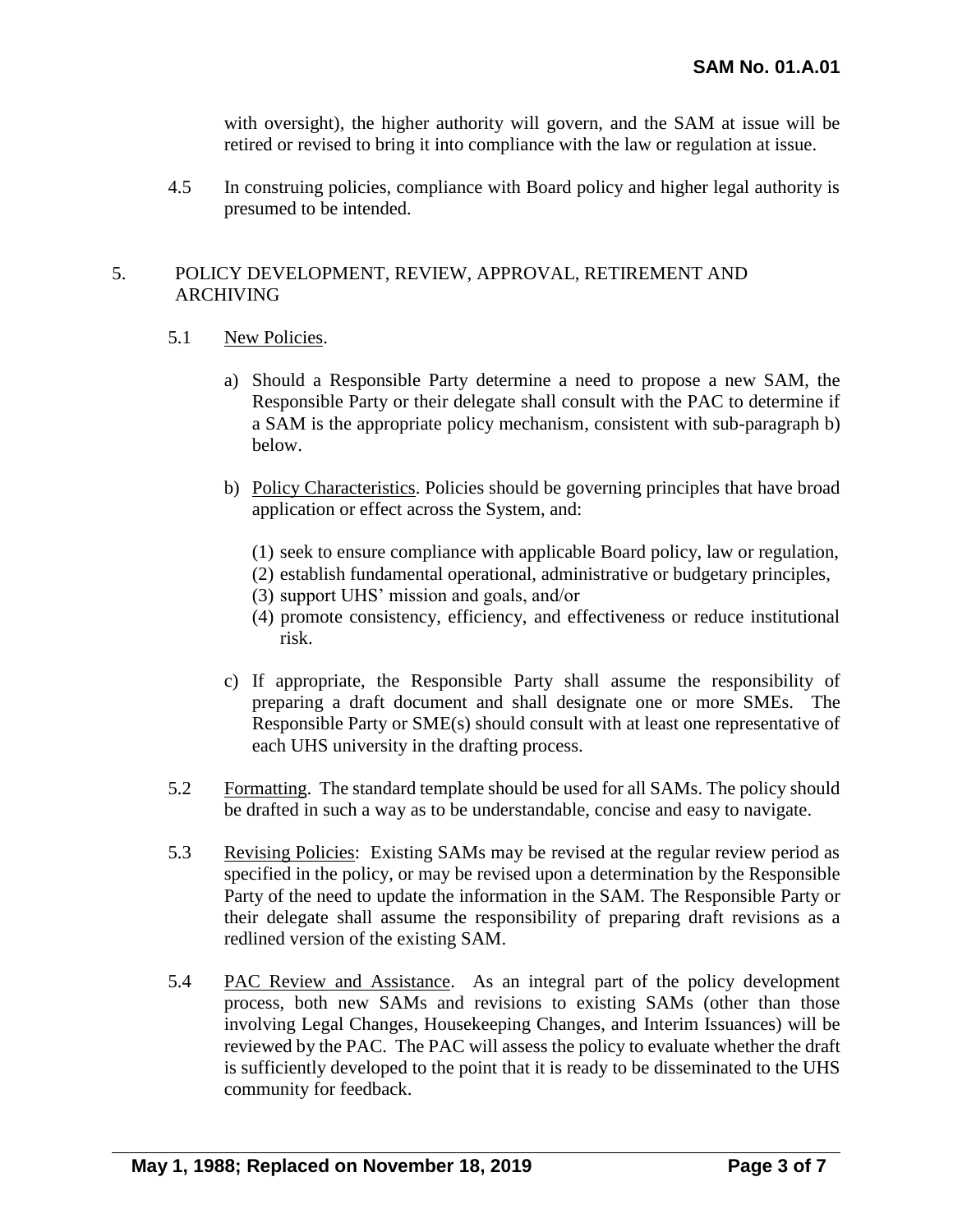The PAC will assist SMEs in identifying issues to address before a SAM is disseminated to the UHS community for feedback, recognizing groups that will be affected and the need to incorporate the input of various constituencies, and identifying intersections or conflicts with other policies.

- 5.5 Communication. Unless circumstances necessitate an expedited process (*see* paragraph 6 below), drafts assessed by the PAC as ready for dissemination will be communicated to the UHS community via the SAM listserv, posted electronically on the UHS policy website, and communicated in such other manner as the PAC may recommend to reach the broadest UHS audience in light of the scope and content of the draft.
- 5.6 UHS Community Review. The comment period for new SAMs and for Substantive Changes to existing SAMs will be for a period of thirty (30) calendar days from the date of dissemination, during which time members of the UHS community, which includes faculty, staff, students and executives, have the opportunity to submit written feedback that will be delivered to, and considered by, the SME.
- 5.7 Updated Draft. Once the comment period has closed, all written feedback received will be forwarded by the Policy Office to the applicable SME who will take all comments received from the UHS community under advisement and implement such changes evaluated and considered by the SME as necessary or appropriate. The SME will prepare an updated draft to provide to the Policy Office for electronic posting and for submission to the Office of General Counsel.
- 5.8 Legal Review. All new SAMs and changes to existing SAMs (with the exception of Housekeeping Changes) must be reviewed and approved for legal sufficiency and clarity by the Office of General Counsel prior to adoption, and shall be updated as necessary. Once the SAM has undergone legal review, the final version of the SAM will be transmitted by the Office of General Counsel to the Policy Office for final processing.
- 5.9 Policy Adoption. A SAM is approved and considered official UHS policy after approval by the Office of General Counsel, the Responsible Party(ies), the appropriate Vice-Chancellor, and the Chancellor.
- 5.10 Distribution and Publication. The Policy Office will coordinate the distribution of new policies and policy revisions by communication through the SAM listserv and shall be published electronically on the UHS website, or as otherwise required by law. In addition, the Responsible Party or their designees, will determine if other effective methods for policy dissemination should be undertaken and if training should be conducted.
- 5.11 Retirement of a Policy. A SAM is to be retired when it is no longer needed or is more effectively combined with or superseded by another SAM. A SAM is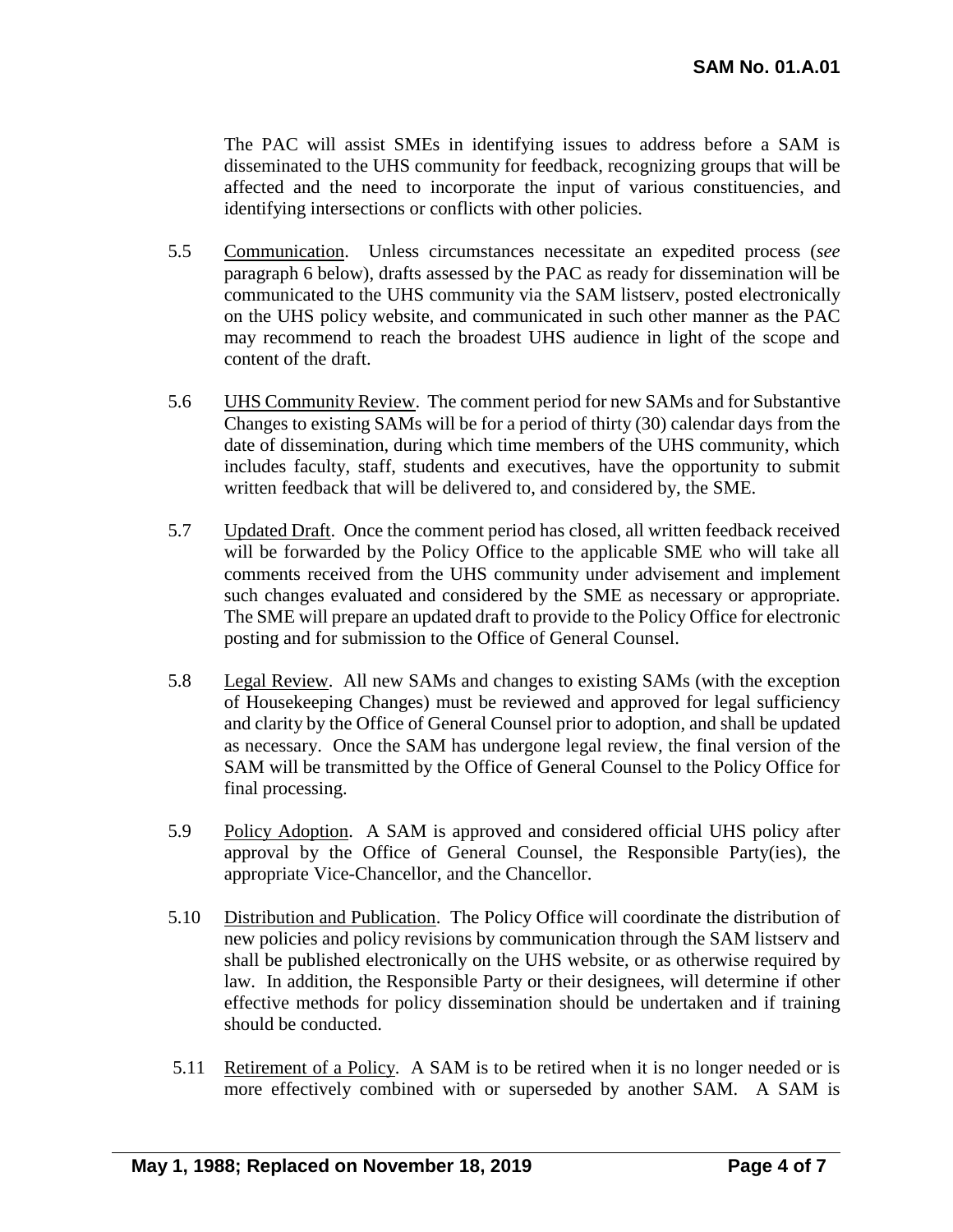considered retired upon documented approval by the Responsible Party, the Office of General Counsel, the appropriate Vice-Chancellor, and the Chancellor. Upon retirement, the Policy Office will remove the SAM from the UHS website and archive it.

5.12 Archiving. When a SAM is revised or retired, the Policy Office will maintain the prior or retired version(s) in its electronic archives.

# 6. EXPEDITED REVIEW

- 6.1 Legal Changes. Certain information within an official SAM may become obsolete or require revision due to changes in legislation or other higher authority. Additionally, legal authority may require that the Board of Regents or Chancellor implement or approve certain policies to comply with federal or state law. When such information is not open for interpretation or debate, the document will not be subject to the Full Review Process. Instead, the PAC shall be notified as a courtesy, and the document will be revised in consultation with the Vice Chancellor for Legal Affairs/General Counsel and submitted directly to the Responsible Party(ies), the appropriate Vice Chancellor and the Chancellor for approval. The revised policy shall then be distributed as indicated in paragraph 5.10 above.
- 6.2 Minor Changes. If a SME desires to modify an existing SAM in order to reflect a minor improvement or update to a process or procedure, or to better align the SAM with other SAMs or Board rules, such changes will be processed by the Policy Office on an expedited basis, but only to the extent such proposed changes are reviewed by the PAC and are determined that they do not affect the purpose and meaning of the SAM, that no amount of feedback will negate the need for the change. Revisions processed by the PAC on this basis shall be submitted to the Responsible Party(ies), the Office of General Counsel, the appropriate Vice-Chancellor, and the Chancellor for approval. The revised policy shall then be distributed as indicated in paragraph 5.10 above.
- 6.3 Housekeeping Changes. The Director of Policy Management, in consultation with the SAM's SME, has the authority to make non-substantive, housekeeping changes to a SAM without the necessity of going through the Full Review Process. The PAC shall be notified as a courtesy of any housekeeping revisions, and the document will be submitted directly to the Responsible Party(ies), the Office of General Counsel, the appropriate Vice-Chancellor, and the Chancellor for approval.
- 6.4 Interim Issuances. When a new SAM or revisions to an existing SAM are needed in a timeframe that does not allow for the Full Review Process due to a regulatory, accreditation, or other pressing need, it can be proposed as an interim policy, which shall be implemented on an interim basis with notice to the PAC. Revisions on this basis shall be submitted to the Responsible Party(ies), the Office of General Counsel, the appropriate Vice-Chancellor, and the Chancellor for approval. The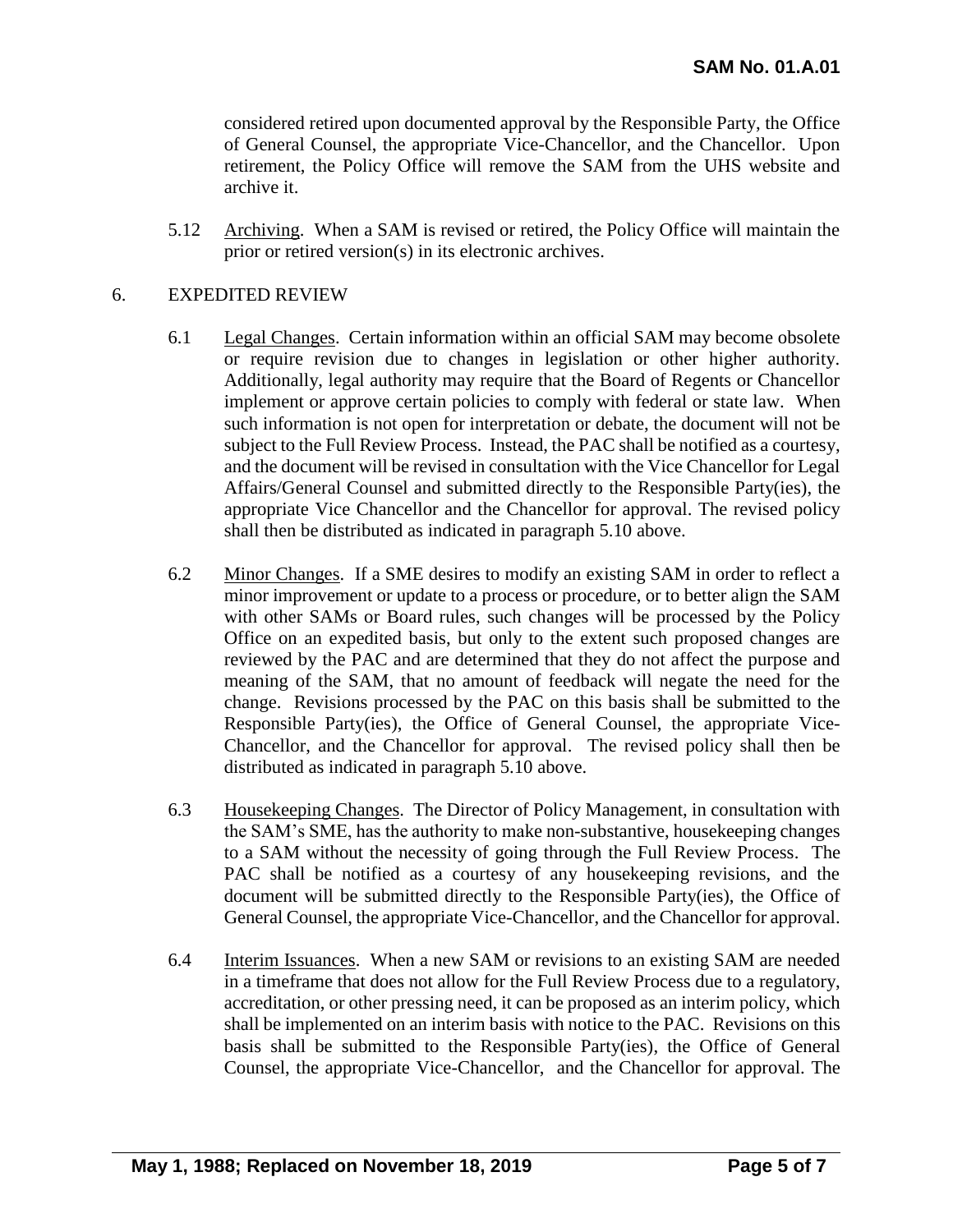policy shall then be distributed as indicated in paragraph 5.10 above. The interim policy must undergo the Full Review Process as soon as practicable.

# 7. RESPONSIBILITIES

- 7.1 Periodic Review. The Responsible Party, by and through the SME, is responsible for maintaining and updating SAMs in his or her area to ensure that they reflect current policy and practices and that they are in conformance with applicable laws and regulations. To ensure policies remain current, all SAMs should undergo a periodic review at least once every five years, or more often if required by law or circumstances. If such a periodic review does not result in changes, the SME and Responsible Party will confirm to the Policy Office that the SAM has undergone review and is current, and the SAM documentation will be updated to reflect the most recent review date.
- 7.2 Enforcement and Monitoring. University presidents are responsible for promoting and enforcing the compliance of all SAMs at their institutions.
- 7.3 Compliance. Faculty, staff and students are responsible for knowing, understanding and complying with SAMs that relate to their position, employment or enrollment at a UHS university. Responsible Parties are responsible for following the policy development and implementation process established by this policy, communicating their policies effectively, reviewing and updating their policies regularly, and monitoring their policies for compliance and effectiveness.

## 8. REVIEW AND RESPONSIBILITY

| <b>Responsible Party:</b> | Vice Chancellor/Vice President for Legal Affairs and General<br>Counsel |
|---------------------------|-------------------------------------------------------------------------|
|                           | Chief Audit Executive and System-wide Compliance Officer                |
| Review:                   | Every five years                                                        |
| 1.755717                  |                                                                         |

9. APPROVAL

Approved: Don Guyton Chief Audit Executive and System-wide Compliance Officer

Dona H. Cornell

Vice Chancellor /Vice President for Legal Affairs and General Counsel